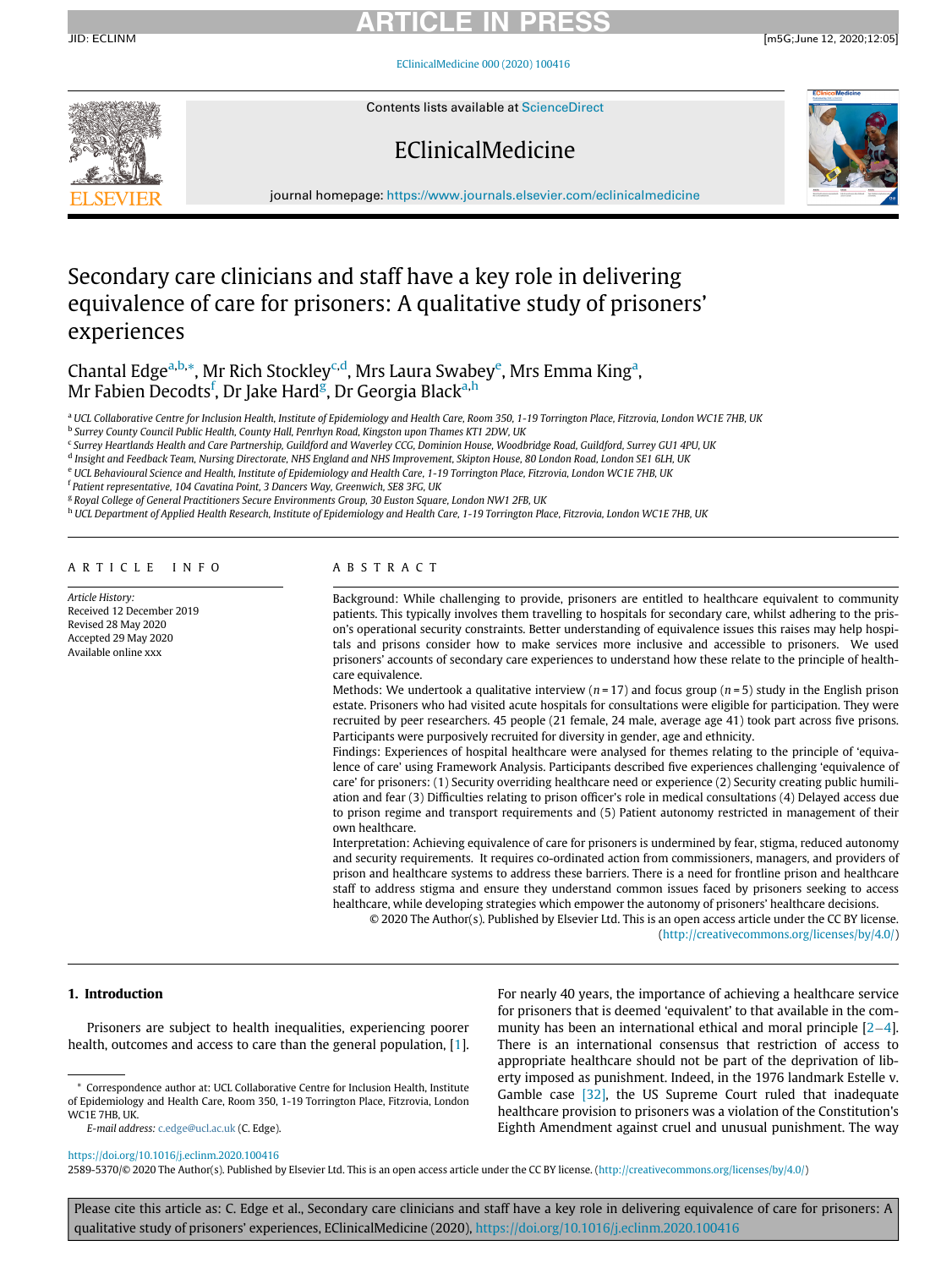<span id="page-1-0"></span>in which the state treats people in prison reflects the fundamental justice within our society [\[32\].](#page-8-3)

Prisons can in fact provide an opportunity to address health inequalities seen in the patient population. In England and Wales we have already attempted to address equivalence by providing services inside prison that are not widely available in community primary care settings (e.g. substance misuse, blood-borne virus and mental health provisions), in order to address the most prevalent issues. Resulting benefits will be transmitted to the wider community on release [\[5\]](#page-8-4) and contribute to a reduction in social inequalities in health. Investing in prison healthcare and striving for 'equivalence' therefore aims to both achieve equivalent health outcomes for prisoners and invest in the health of our society [[6](#page-8-5), [7](#page-8-6)].

<span id="page-1-1"></span>In the UK, healthcare for prisoners has been provided by the National Health Services (NHS) since 2006 [\[8\]](#page-8-7). The presence of this free-at-the-point of access healthcare service in the UK ensures there exists largely equal access to healthcare independent of a person's status. The NHS Constitution provides the guiding principles behind the creation of the NHS, with these values also pertinent to the secure and detained population in England and Wales.

People in prison continue to access the majority of their secondary care through external hospital services. This results in additional challenges for the healthcare providers as they must work together with prison authorities in order to provide access to these external appointments. Policy makers have conflicting views about how to overcome these challenges according to principles of equivalence in order to achieve improved health outcomes. There is disagreement about whether equivalence relates to access, outcomes, or basic needs, and the closed, complex, resource-poor, prison environment is positioned as an insurmountable challenge [\[9](#page-8-8)]. A review of UK prison healthcare studies found there was a lack of evidence on how to improve health outcomes for prisoners by focussing on equivalence of care, and highlighted the importance of acknowledging the views of prisoners [\[5\]](#page-8-4).

### 2. Methods

### 2.1. Study design

We performed qualitative analysis of interviews and focus groups with prisoners who have experience of accessing hospital healthcare from prison. We collaborated with peer researchers from an established prison charity during preparation, design and data collection.

### 2.2. Recruitment

Peer researchers selected participants through purposive and snowball sampling. Participants known to have experience of secondary healthcare were approached in person with a leaflet explaining study purpose and activities, supported by a verbal explanation from peers. Peers in prison known to the peer researchers were also asked to identify people who may be appropriate and willing to participate in focus groups. Focus group participants were also invited to attend 1:1 interviews. Of 29 total focus group participants, 5 took part in 1:1 interviews, with additional interview participants recruited through peer researchers' networks at prison sites.

### 2.3. Participants

Focus groups ( $n = 5$ ) and 1:1 interviews ( $n = 17$ ) were undertaken by peer researchers to collect qualitative data pertaining to experiences of accessing secondary care whilst incarcerated. [\(10\)](#page-8-9) Focus group size ranged from three to nine people, and lasted between one and two hours. All focus groups and interviews took place within prison in a neutral space.

| Table. 1                    |
|-----------------------------|
| Participant characteristics |

| Total participants |                           |  |
|--------------------|---------------------------|--|
|                    | Participants (interviews) |  |

|           | Participants (interviews)<br>Participants (focus groups) | 17<br>29  |
|-----------|----------------------------------------------------------|-----------|
| Gender    | Male                                                     | 21        |
|           | Female                                                   | 24        |
| Ethnicity | Asian                                                    | 6         |
|           | Black                                                    | 12        |
|           | Dual heritage*                                           | 6         |
|           | White                                                    | 12        |
|           | Other                                                    | 3         |
|           | Unknown                                                  | 5         |
| Age       | Age range                                                | $23 - 69$ |
|           | Mean                                                     | 41        |

\* Dual heritage refers to participants who have parents from different ethnic or cultural backgrounds.

Forty-five participants took part in the study ([Table 1](#page-1-0)). Several participants  $(n=7)$  dropped out or could not participate. Reasons included: other commitments (e.g. hospital attendance, gym session), receipt of bad news prior to interview, lack of prison escort to bring participant to interview, and rumours that research results would be sent to government immigration agencies.

### 2.4. Data collection

Five different English prisons comprising male, female and foreign national prisoners were involved in data collection. Prisons were selected to ensure a mixture of participants both by sex, but also by sentence type (remand and sentenced prisoners). Prisons with which the prison charity had existing relationships were targeted to ensure access would likely be granted for research. Focus groups were used to understand broad issues relating to accessing secondary care in prisons, which preceded a further stage of 17 1:1 qualitative interviews with prisoners.

Semi-structured interview guides were developed with peer researchers from an established prison charity for both stages, which were reviewed by a community forum comprised of ex-offenders prior to use. Topic guides were split into three overall sections: Attending hospital from prison; Patient journey in the prison context; Leaving prison. Examples of high-level topics covered are shown in Supplementary Table1.

Throughout the data collection process, peer researchers, supported by lead researchers, reflected on what worked to gain the most accurate data from participants and adapted their questioning style appropriately.

### 2.5. Ethics

This study received ethical approval from the Camberwell St Giles NHS Research Ethics Committee(18/LO/0643) and the HMPPS National Research Committee(NRC 2018-212).

### 2.6. Informed consent

Written informed consent was obtained from all participants by peer researchers.

### 2.7. Analysis and reporting

Data collection activities were recorded on encrypted digital voice recorders and professionally transcribed. Participants did not review or comment on transcripts due to the practical constraints of reconvening participants. Instead, after independent coding of transcripts, researchers, peer researchers and prison healthcare staff met to discuss codes and verify they were reflective of the data attributed to them. During focus groups, researchers made field notes to provide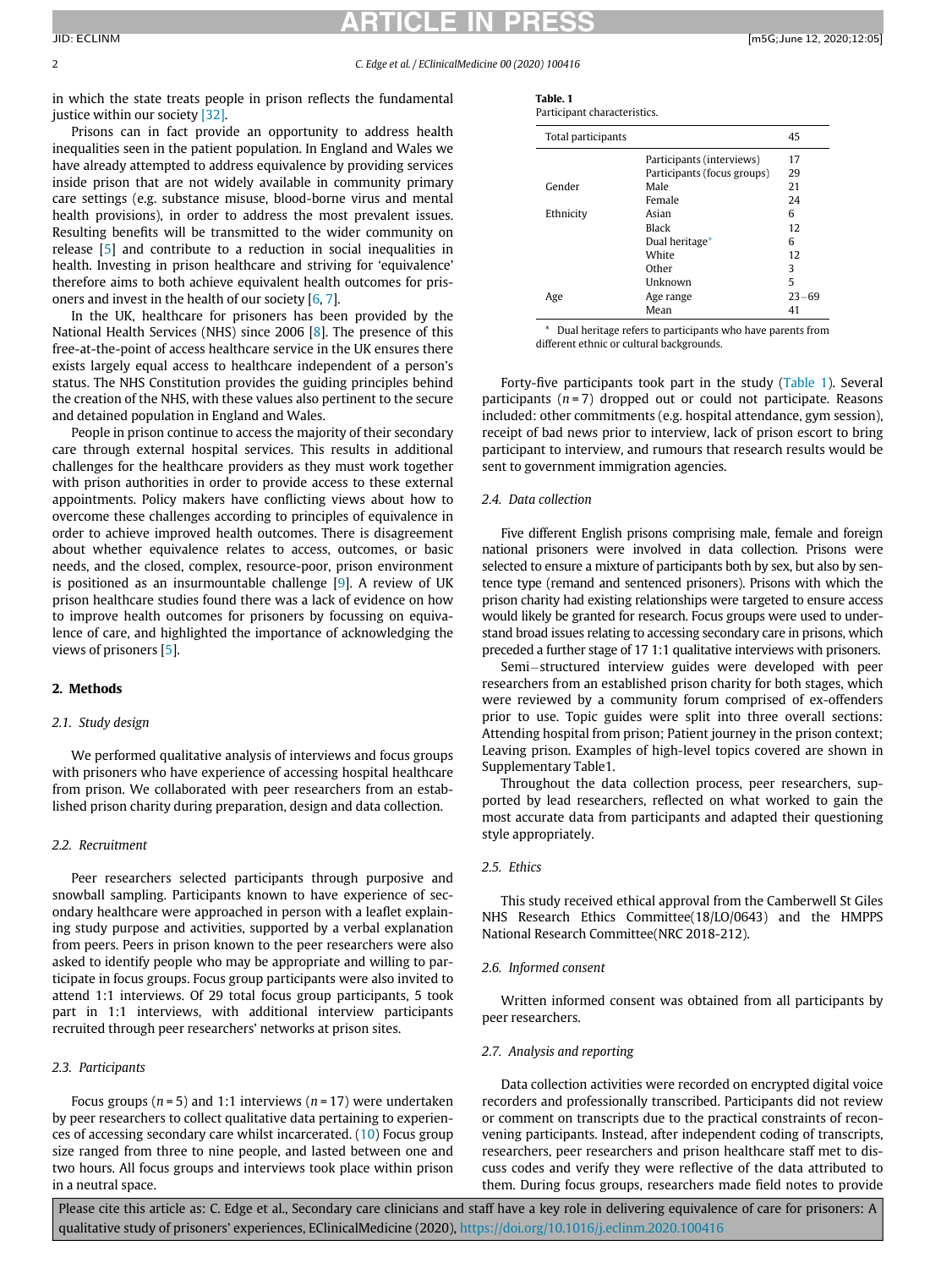## TICLE IN

context to the analysis. Focus group and interview data were subject to Framework Analysis [[11](#page-8-10)] Framework Analysis involves a five step process: 1. familiarisation; 2. identifying a thematic framework; 3. indexing; 4. charting; and 5. mapping and interpretation [[11\]](#page-8-10)

An initial rapid review of transcripts was undertaken by five researchers (CE,GB,RS,LS,EK) to derive codes from the data to develop a coding schema, after which further in-depth re-coding was undertaken. The resulting qualitative data collected was coded using open and axial coding in Excel. For this project, axial codes related to chronological stages of secondary care appointments, and open codes were grouped according to their stage in the healthcare journey, for example, 'the morning of the appointment'.

All quotations presented have been anonymised to ensure individuals or establishments cannot be identified. Participants have been given pseudonyms throughout.

### 3. Results

From the point of secondary care referral, people in prison experience a range of issues not experienced by the wider community. Firstly, we report these issues as themes relating to prisoners accessing secondary care. Secondly, we describe how these relate to the principle of equivalence.

### 3.1. What issues do people in prison experience in trying to access secondary care?

We identified five major themes that described prominent experiences in accessing secondary care, relevant to the principle of equivalence: [\[1\]](#page-8-0) Security overriding healthcare need or experience [[2\]](#page-8-1); Security creating public humiliation and fear  $[3]$  $[3]$  $[3]$ ; Difficulties relating to the prison officer's role in medical consultations [\[4\]](#page-8-2); Delayed access due to prison regime and transport requirements; and [\[5\]](#page-8-4) Patient autonomy restricted in management of their own healthcare. Quotation data to support the themes is provided in [Table 2](#page-3-0), along with comparative summaries of the equivalent experience/process as a community patient. Italicised statements represent experiences that are subjectively judged to be inequivalent from the community, whilst those underlined may have some parallels within certain community groups. For example, patients in care homes may be accompanied by care home staff when attending appointments. These staff may be called upon to relay patient clinical information to doctors and may respond on behalf of patients, although this is generally in response to a lack of capacity rather than in the restrictive role associated with prison security.

### 3.2. Security overriding healthcare need or experience

Due to prison security conditions, access to secondary healthcare is operationalised within associated constraints. Prisoners in higher category prisons are not allowed to know the time or date of their hospital appointment in case they make plans to abscond or collect illicit substances. Even in 'open' Category D prisons, only trusted prisoners will be allowed to know their appointment time and date. After referral to secondary healthcare, from their perspective they wait for an undetermined period with no indication of when their appointment will take place.

Security conditions present a major challenge to equivalence of care. Participants described being told on the day of their appointment they are going to hospital, and that as appointments are 'impossible to anticipate' they do not have the opportunity to mentally or physically prepare. Security procedures such as strip searches mean prisoners run late for hospital appointments, resulting in feelings of patient guilt even though this factor is out of their control. Once back in prison, patients may find that medication prescribed or given by the hospital is confiscated, or unavailable for prescription based on prison and healthcare drug policies.

### 3.3. Security creating public humiliation and fear

At hospital, prisoners are handcuffed to officers to ensure they cannot abscond, but this is unrelated to risk of violence. Wearing handcuffs and being accompanied by uniformed officers was described as highly stigmatising, identifying them as a prisoner to other patients and staff, producing negative emotions and fears around hospital attendance. Most people talked about public reactions they receive at the hospital (see [Table 2](#page-3-0)). Participants expressed the wish to convey to hospital staff that they were not violent.

We identified significant inequivalence in physical conditions compared to community patients; during the appointment patients remain handcuffed with prison officers sitting in consultations. This results in distress and compromised privacy for the patient, and can cause logistical issues with testing procedures. People were concerned that because prison officers were not bound by the same duty of confidentiality as medical staff, they may reveal personal information learned in the consultation when back at the prison.

Participants frequently used comparisons to animals, describing their experiences with phrases like "with that long chain like a dog" (Fay), suggesting they undergo feelings of dehumanisation as part of the healthcare process. They rarely feel at the centre of the healthcare journey, with security considerations, logistics and time pressures taking precedence over patient experience.

Some participants felt that clinical staff judged prisoners both in terms of their lifestyle choices (e.g. use of recreational drugs) and the crimes for which they are imprisoned. Several participants questioned whether the care they received was equivalent to community patients but accepted that being in prison meant that differences in care were likely if not inevitable.

### 3.4. Difficulties relating to the prison officer's role in medical consultations

Community patients are generally free to attend hospital appointments unaccompanied, and are typically able to make an informed choice whether to allow someone to accompany them. In closed prisons, patients have no choice but to be accompanied by prison officers, creating a difficult three-way dynamic between the patient, security staff and clinicians. Participants described being accompanied by officers not known to them and of different genders which could be sensitive in certain cases.

Participants stated that hospital staff were frequently compliant with prison officer requests and were reluctant to challenge their perceived authority, despite the clinician having authority within the hospital environment. Many participants noted that during appointments clinicians would often direct their clinical questions and attention at prison officers instead of the patient. Participants described feeling frustrated, upset and patronised, feeling little more than an observer in relation to their own healthcare. Some participants suggested hospital staff seemed unaware that they could challenge prison officers to leave the room through use of a long handcuff chain, despite the obvious benefits this privacy could add.

Participants described that prison officers try to exercise authority over their clinical care. Prison officers operate in shifts, and have an operational requirement to return patients to the prison as quickly as appropriate. This influences them to prefer procedures that reduce overall time spent at hospital, irrespective of whether this constitutes the best care for the patient. For example, if offered a hospital procedure with or without sedation patients report that prison officers may actively try and encourage proceeding without the need for sedation.

While there were many negative secondary care experiences for prisoners, positive experiences were recounted with similar levels of passion but also with sense of surprise and gratitude towards the staff who displayed the behaviour.

"Every 20 to 30 min they would come and ask me if I'm okay, do I need anything, how am I feeling? I was astonished to get that sort of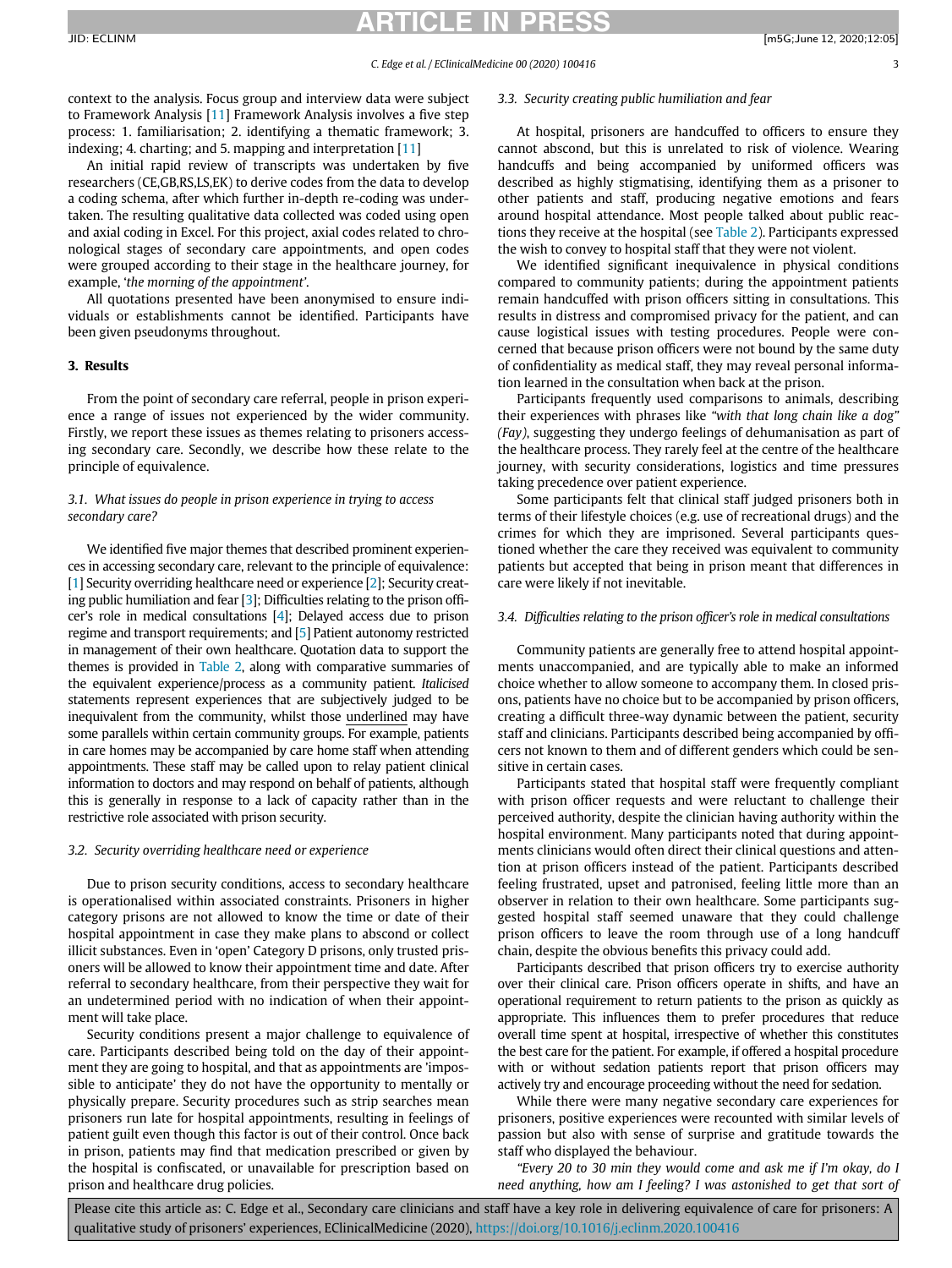### 4 C. Edge et al. / EClinicalMedicine 00 (2020) 100416

### <span id="page-3-0"></span>Table. 2

Themes with supporting quotations and comparisons between community and prison experiences of care.

| Prisoner experience                                                                                                                                                                                                                                                                                                                                                             | Equivalent in community                                                                                                                                                                                                                                                           |
|---------------------------------------------------------------------------------------------------------------------------------------------------------------------------------------------------------------------------------------------------------------------------------------------------------------------------------------------------------------------------------|-----------------------------------------------------------------------------------------------------------------------------------------------------------------------------------------------------------------------------------------------------------------------------------|
| Security overriding healthcare need or experience<br>Patient does not know hospital appointment time or date<br>Patient cannot prepare for appointment (physically or mentally)<br>Patient has no choice over transport means to hospital (can be uncomfortable)<br>Patient has no control over arrival time<br>Difficult for patients to access information on their condition | Patient knows appointment time and date<br>Patient can prepare for appointment<br>Patient can exercise choice over appropriate transport to hospital<br>Patient has control over arrival time<br>Patients can use internet/call Consultant secretary freely to access information |

• "[...] if I was home I know I'd be in a hospital that day, rather than sitting in my cell, not actually knowing what's wrong with me. [...] So, from the point where they told me they booked the appointment, every day I was kind of anxious to know is this the day I'm going to go?" (Dwight)

- "I didn't have any time to prepare, [...] from the moment that they called me, I've probably got [...] 10 min to prepare myself [...] I could have been in the middle of cleaning or preparing myself to clean and not found myself in a presentable state that I would want to go " (Dwight)
- "...when you go in for an operation [...] you need that headspace a day or so before not that morning "Oh you're going for your operation now." There's no time to prepare" (Leah)
- "Then, you get to the hospital [...] an hour late [...] From my perspective, I feel embarrassed and a pain to them as well, like I'm an inconvenience to them, which it shouldn't be. I'm here, I've done as much as I can. But unfortunately the circumstances we're in and the logistics just don't work. (Adam)
- "Because of being in prison and because of not being allowed certain medications there are a few of us that have certain conditions where if we were outside we would be getting different medication to what we get when we're in prison." (Katy
- "You're chained to the officers and you want to discuss your illness or your medication and they don't, like, put a longer chain on and let you have a private conversation with the consultant" (Daryl
- "Being in the back of the car with double cuffs, it's uncomfortable, it's frustrating. I think even the most mild mannered person, if you're in a taxi and the car is bumping and grinding and your hands are restrained in that manner, you're going to get a little bit niggly" (Adam)

| No privacy for intimate examinations<br>Privacy as a gold standard for patient care<br>Patients can wait in comfortable waiting areas<br>Rushed through public spaces or segregated from general public<br>Patient does not wear handcuffs<br>Patient wearing handcuffs | Security creating public humiliation and fear |  |  |  |
|-------------------------------------------------------------------------------------------------------------------------------------------------------------------------------------------------------------------------------------------------------------------------|-----------------------------------------------|--|--|--|
|                                                                                                                                                                                                                                                                         |                                               |  |  |  |

- "I just think that the hospital staff need to look at prisoners as human beings, normal members of the public. [...] I don't know if there's a way to allow them to understand that we are also human beings and they're not in any danger as such. [...] the prison staff are capable of keeping us under a certain amount of control so they do not need to worry about what's going through their mind, whether he's a murderer or drug dealer or fraudster, whatever it is, they're not there to cause any harm." (Derek), "...the doctor requested for them to go out with that long chain [...] The officer refused. They say no, we have to be here [...] it feels uncomfortable. Because I had that long chain I took my tops, everything, my bra and everything out so they left hanging on the chain..." (Flo)
- "A lot of women [...] are taken to a gynaecologist, and that's supposed to be intimate and private [...]. You don't see the gynaecologist on your own. You see them with the two members of staff, handcuffed. [...] I have FGM damage to me and they wanted to do reversal and reconstruction surgery. As the doctor was talking to me and [...] showing me the computer, these two members of staff were there, and they could see everything. I came back, I was devastated. I was so depressed. I nearly, nearly took my life."(Anna)
- "As soon as you go out of this prison, the whole community, including doctors, public, officers, they are all one and you're the other guy, that everybody looks down on" (Eric), "I think what are they thinking? Am I a rapist? A sex offender? But then I'm none of those things. But I think peoples' persona when they see a prisoner, oh he must be a murderer or sex offender or rapist" (Bobby), "I felt like a second class citizen. I didn't feel like I was being assessed as a normal member of the public at all. I felt [...], well you're not going to die from this injury, let him go. If it's a life or death thing then yes we'll operate, but this guy, nah he's alright. "(Adam
- "I felt like a zoo bear that is usually walking with a chain in the nose..." (Eric)
- "We eventually found where we were going, [...], the hospital staff seemed a little flustered, they didn't know where to seat us. Whether they should seat us in the general public area, or find us a private area to be seated in. They eventually found a back room where we could be seated, which was literally a store cupboard. It had braces and stuff for broken limbs" (Derek)
- "As soon as you go up to a desk and speak to a nurse they [...] rush you straight through the room, you can't sit in the waiting area with all the people, they just stick you in a room. Then, I've had people come in the room and say, we're going to take you to do this, we're going to put a tube down your throat or whatever. [...] I've actually spoken to doctors and nurses and they're quite abrupt with you, it's like I don't matter. I've tried asking them questions and they're not telling me everything. They just want you to hurry up and go basically." (Aaron)

| Difficulties relating to the prison officer's role in medical consultations                                                                                                           |                                                                                                                                                              |  |  |
|---------------------------------------------------------------------------------------------------------------------------------------------------------------------------------------|--------------------------------------------------------------------------------------------------------------------------------------------------------------|--|--|
| Prison officers within appointment act as an unchosen companion/support                                                                                                               | Patients have the right to choose whether to have someone in an appointment with<br>them and who that is                                                     |  |  |
| Prison officers within the consultation compromise patient privacy/confidentiality                                                                                                    | Privacy and confidentiality is generally within the remit of patient control (i.e. they can<br>choose whether to have someone else present)                  |  |  |
| Power in the room – Doctor may address questions and answers to prison officers                                                                                                       | Doctor addresses questions and answers to patient                                                                                                            |  |  |
| Prison officer dominating conversation/overstepping boundaries of information<br>sharing                                                                                              | No prison officer in consultation                                                                                                                            |  |  |
| Patients are subject to other people's timings and being rushed to complete<br>appointment (by both prison and hospital)                                                              | Patient not rushed by others from their community. Patient may be rushed by hospital due<br>to their timetabling issues but not because of 'prisoner status' |  |  |
| • "I've been sitting there and I've been talking about all my reproductive ergans and the Officer bas gone [said] "So, will she be able to baye kids in the future?" "[<br>l what has |                                                                                                                                                              |  |  |

"Iking about all my reproductive organs and the Officer has gone [said] "So, will she be able to have kids in the future? that got to do with you?" (Katy)

 "When you're a prisoner [...], you have no medical confidence. It's open information for everyone that's there and you just get cut out. After a while they don't talk to you, they don't see you, they see authority [of the prison officers] and they bow down to it" (Mohammed)

 "Then, once you're there, you've got officers in there listening to what's wrong with you. It's kind of personal. It's a bit embarrassing, you've got two grown arse men there with you. You're trying to speak to a surgeon, there might be things you want to ask that you don't want them to know.." (Bobby)

 "Any question that they wanted to ask me was going to the officers. [...] So, what type of drugs does he take? Does he do anything else? Does he use the gym? You think hold on a sec, I'm right here. But all conversations took place between staff and doctors" (Mohammed)

 "The surgeon doesn't know how much power they have at that moment, you know, and I think that they should use their power instead of being intimidated by [prison officers]" (Ian)

(continued)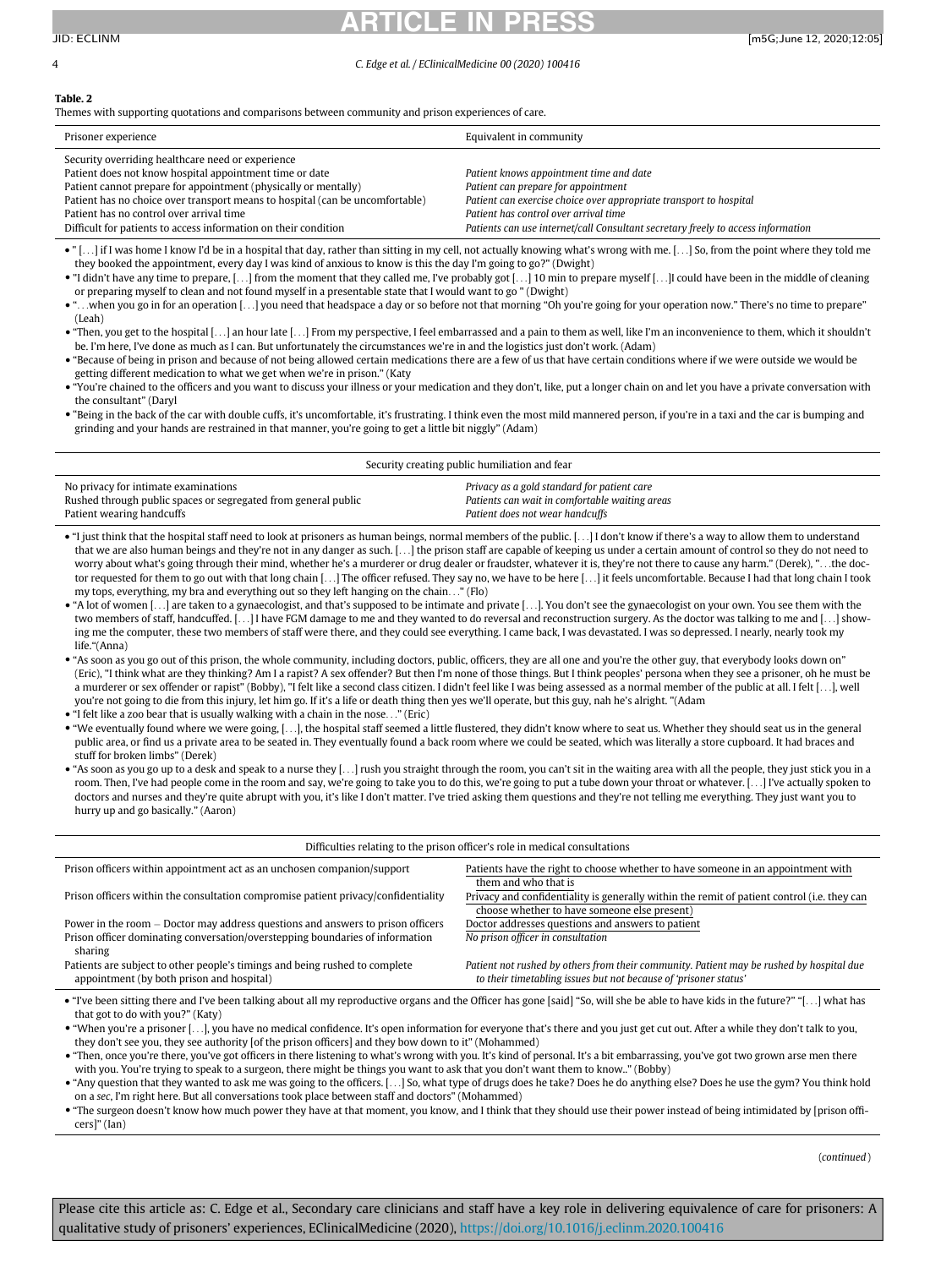### ARTICLE IN PRESS JID: ECLINM [m5G;June 12, 2020;12:05]

### C. Edge et al. / EClinicalMedicine 00 (2020) 100416 5

### Table. 2 (Continued)

Prisoner experience **Equivalent in community Equivalent in community**  "Going out for operations they spoke to the officer "Oh is she allowed sedation?" Hello, I'm the one having the operation it should be me you're asking do I want the sedation, it's got nothing to do with them. Just because they might wanna have a lesser time in the hospital "No, no, no don't give her sedation she'll be alright."" (Katy)

| Delayed access due to prison regime and transport requirements                          |                                                                                            |  |  |
|-----------------------------------------------------------------------------------------|--------------------------------------------------------------------------------------------|--|--|
| Patients have no control over prison-initiated cancellations, appointment delays        | Appointments not affected by prison regime but may incur delays and cancellations for      |  |  |
| and prioritisation of appointments                                                      | other reasons                                                                              |  |  |
| Prison transfers cause interruptions in the care pathway for patients                   | May incur interruptions for other reasons e.g. voluntary relocation                        |  |  |
| Patients to be escorted to hospital are prioritised against peers for limited available | No equivalent $-$ all patients in community are able to attend their scheduled appointment |  |  |
| transfers to hospital                                                                   | regardless of the transport arrangements of other patients                                 |  |  |

 "I know I missed three appointments due to what we call, spice buses\*. If someone goes over and has a medical emergency everything gets cancelled because of the ambulance." (Adam)

 "You've gotta go on a waiting list [...] well how far down the list I am. You're at the bottom 'cause you're not an emergency but to me losing my sight because of that thing was [an emergency]" (Abigail)

- "So, if you miss an appointment three times you go back to the bottom of the list. That needs to change for inmates because it's not their fault, they can't, we're not in control of getting to and from the hospital. [...] there's a lot of things that come into play on that. If somebody has been fitting overnight and they're out at a hospital that person's appointment is going to get cancelled." (Katy)
- "So I'm sitting there now and waiting and waiting and waiting [...] so why haven't I been called for this appointment? Because, I mean, last time it took me five months for me to get from here to the hospital and the condition's getting worse." (Susan)
- "I've had to move establishments while being seen at the hospital. [...] which has then led to my whole situation restarting from zero, again which has been very difficult because you're going round in circles and there's no progress on where you should be." (Ian), \*Spice buses refer to emergency transport of a patient to hospital due to use of the psychoactive drug Spice.

| Patient autonomy restricted in management of their own healthcare                                                                                                                                          |                                                                                                                                                                                                                                                                          |  |  |
|------------------------------------------------------------------------------------------------------------------------------------------------------------------------------------------------------------|--------------------------------------------------------------------------------------------------------------------------------------------------------------------------------------------------------------------------------------------------------------------------|--|--|
| Patient acceptance of a lower standard of care<br>Patients cannot manage own condition independently/self care<br>Patients cannot book own appointments<br>Patient anxiety about judgement by staff/public | Patient less likely to settle for perceived lower standard hospital care<br>Community emphasis on independence and self-care<br>Patients can book own appointments<br>Patient may have concerns over judgement by staff on condition but not based on prisoner<br>status |  |  |

 "There are some girls that have been in prison since they were young and then if you're going to the hospital with doctors and they're only dealing with the officers, [...] you're never having to deal with anything yourself. So, how are you going to cope with that when you get out?" (Lucy),

- "it's that independence when you've been on the outside, compared to when you're on the inside it's a bit different, because [...] you don't know when you're going. So all that anticipation, you know, when you might get called. When you're least concerned then your name could just be announced that you should show up by the office and then they just take you off there and then..." (Ryan)
- "If they said, you're going next week you can think the things you want to ask. Sometimes you forget, when you're put on the spot, you don't know what to ask. But if you were given notice, then you could think to yourself, I need to ask him, this, this and this. Note it all down, so when you go there you can say look, I want [...] to ask about this, this and this" (Bobby)
- ..it wasn't until last year that I realised that diagnosis means I have this condition for life because when I went out to the hospital the specialist didn't give me all the information that I was supposed to get about the condition I have. He didn't give me all the leaflets that they hand out to every other patient because he was under the inference because I was in prison the prison would sort that side of things out. The prison assumed, oh, because I went out to see the specialist I'd get all the information. [...] It's progressive, degenerate and thing and I was given none of that information in the hospital and it was like "Wow, how can you leave a patient so blind?" (Katy)
- "If you're not in prison anxiety is [...] just a minor thing, it's like you broke your finger or you broke your hand, you go you have a cast on, anxiety is over because you know when that cast comes off you'll be alright. But in prison, it's like, I don't know what's going on, they're not allowed to tell me and the only time I will know is when I actually go see the doctor, [...] so you don't know how to feel [...]. So the anxiety builds and builds after one visit, and two, and three" (Tony)
- "In prison, you find yourself desensitised to certain things. [...] You don't make a situation out of certain things. You won't highlight certain things because you're used to a certain standard of care [...] So, where I was put in a broom cupboard was wrong to me and my instincts. But because I understand where I am in prison and certain things don't happen as I'd like them, I just decided I'd keep quiet" (Paul)
- "[...] and if it went bad, the first thing that you don't want to do is ever go back, I don't want to see that consultant ever again, so I'll miss my appointment next time, but rather than tell anybody [...] when they come to [...] say that you've got [...] a hospital appointment, you end up saying no, I don't want to go. And when that happens, everybody's lost out" (Gavin)

attention from healthcare. I'm not used to that demand of helpfulness, it was just out of this world. I felt like I had ten mothers in the room [...] caring for me, like a mother would for her child. [...]. So, that experience I'll never forget, I owe them a lot  $[...]$ " (Ian)

Participants were equally grateful to prison officers who made efforts to minimise negative experiences of secondary healthcare appointments. Some prison officers made active efforts to keep the presence of handcuffs discreet in public places. Others actively involved prisoners in their conversations at the hospital, which participants felt helped normalise their presence to the public.

### 3.5. Delayed access due to prison regime and transport requirements

Access to care is an important aspect of equivalence [[7](#page-8-6), [12](#page-8-12)] Within prisons, transfers off site to hospital are restricted due to the limited number of prison officers available to act as escorts. When emergencies arise, routine appointments scheduled that day can be cancelled. In effect, prisoners are prioritised against their peers for hospital attendance, inequivalent to community patients who can present at the hospital as required.

Some participants specifically mentioned the concept of lists and their placement on them according to the urgency of their healthcare requirements. When appointments are cancelled and rebooked, patients may effectively be placed back at the bottom of the hospital list as per the UK National Health Service guidelines and made to restart the referral pathway. Prisoners are frequently moved between prisons despite the disruptions in care this may introduce when they have to register and be re-referred afresh with a new local hospital, and start their care pathway from the beginning. The presence of the NHS across England and Wales means that patients can effectively receive the 'same care' anywhere in the country, and therefore there is no emphasis on the prison to place the patient on clinical hold and delay their transfer and subsequent appointment cancellations, except in the most critical cases e.g. cancer treatment [[13](#page-8-13)] Due to cancellations, prison-to-prison transfers, and other causes of delay, participants reported delays well over the NHS target of 18 weeks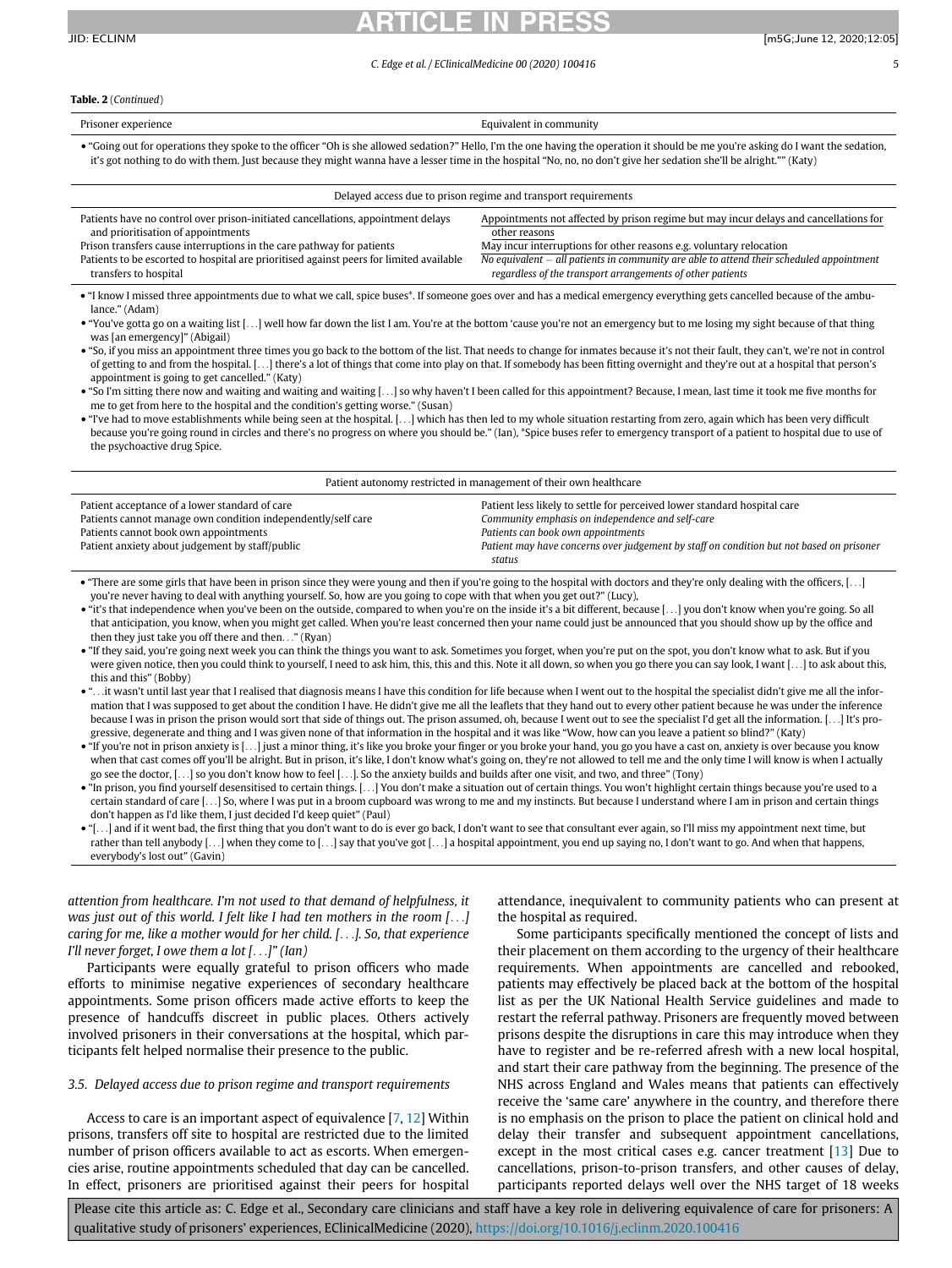#### 6 C. Edge et al. / EClinicalMedicine 00 (2020) 100416

from referral to treatment [[14\]](#page-8-14), potentially exacerbating their illness. For those participants aware of this NHS rule it contributed to a sense of unfairness, given that they have no control over cancellations under these circumstances.

### 3.6. Patient autonomy restricted in management of their own healthcare

The opportunity to control healthcare, make significant decisions, and relinquish dependence on others was seen as severely constrained. Participants are unable to book their own appointments, choose the hospital where they will receive treatment or transport themselves. With little time to prepare for an appointment, some participants felt they could not consider the questions they wanted answered by clinicians. This meant they could not easily take control of their own recovery, self-care and overall health on return to the prison. Participants reported that hospital doctors failed to appreciate that prison healthcare departments would not provide in-depth information on their return, nor be able to find their own material from sources typically accessed in the community such as the internet.

### 3.7. Continuity of care

Few participants had experience of trying to ensure continuity of care with hospitals on release from prison, and therefore this topic could not be fully explored within this research. The limited comments that were made referred to: worries about returning to a home far from their current prison and therefore building relationships with a new hospital; default cancellations of hospital appointments upon leaving prisons; and issues with ensuring handover of medical notes from the prison. Participants felt that having their health issues sorted out in prison meant, "it's one less thing to worry about isn't it?"(Nadia) on return to the community. Prisons releasing individuals who have an outstanding hospital appointment with the locality to which they are being released, will make efforts to hand over the appointment details to the patient on the day of release from prison. However this cannot happen effectively when there is sudden release from Court.

### 4. Discussion

Despite policies aspiring to equivalence of healthcare for prisoners and the general population, there is a dearth of research on access to care for prisoners. This paper is the first to consider how prisoners experience hospital healthcare, and our analysis relates these experiences directly to healthcare policy with regard to equivalence of care. In common with studies of other prison healthcare environments [[15\]](#page-8-15), we found equivalence of care to be highly challenging in hospitals, including physical and practical considerations such as delays in access, but also differences in patient experience such as shame and lack of autonomy.

While security issues are often unavoidable, our data suggests that some prison officers may be reluctant to make proportionate accommodations to help lower risk prisoners conduct medical appointments with dignity, comfort and safety. Despite the availability of guidance for medical professionals on the sensitive and appropriate use of restraints within healthcare settings [[16\]](#page-8-16), prisoners rarely reported circumstances where use of restraints was discussed or negotiated by healthcare staff. This represents a complex and challenging area for healthcare. Delayed access to hospital appointments is a harmful consequence of the resource implications associated with transport and security, which could lead to significant adverse health outcomes and legal challenges [\[17\]](#page-8-17).

The need for autonomy raised in our analysis is circumscribed in international health policy  $[2-4]$  $[2-4]$  $[2-4]$ , where prisoners as patients should be able to make their own informed decisions about healthcare.

Autonomy, alongside the principles of justice, beneficence and nonmaleficence are the cornerstones of medical ethics [[18,](#page-8-18) [19\]](#page-8-19) Our findings are in consort with other reviews, suggesting that the prison environment is not conducive to promoting autonomy, fundamentally undermining the principle of equivalence [[20,](#page-8-20)[21\]](#page-8-21). The threeway dynamic between security staff, patient and healthcare highlights an area requiring significant improvement and training. The presence of prison officers in hospital appointments undermines both medical confidentiality and autonomy of medical professionals delivering care. The Committee of Ministers of the Council of Europe produced recommendations for delivery of healthcare in prisons which abide by ethical principles. This states in paragraph 13 of the Recommendation No. R(98)7 Concerning the Ethical and Organisational Aspects of Health Care in Prison, "Medical confidentiality should be guaranteed and respected with the same rigour as in the population as a whole" .Paragraph 20 further states, "Clinical decisions and any other assessments regarding the health of detained persons should be governed only by medical criteria. Health care personnel should operate with complete independence within the bounds of their qualifications and competence." Although written specifically for healthcare services within prisons, these principles should be applied to healthcare prisoners receive external to the prison environment. The patient-centred approach to shared decision-making is a cornerstone of modern medical practice [\[22\]](#page-8-22), and it is likely that these adverse experiences are due to lack of knowledge and fears about prison rules rather than intent [[16\]](#page-8-16) However, our analyses suggest that the power differential between prisoner and security staff can be exacerbated by hospital staff. Where hospital and prison staff display compassion and understanding this can go some way to mitigating poor experiences at hospitals.

On return to prison prescriptions and/or medication given by the hospital will be subject to a clinical review to determine suitability of the medications in line with 'Safer Prescribing' practices in prisons and availability of stock. An understanding amongst community health professionals of the prison prescribing guidance, such as the prison pain formulary [\[23](#page-8-23)], may reduce incidents where patients return to the prison with unsuitable prescriptions or medications.

Continuity of care on release could not be fully explored within this research due to the lack of first-hand experience amongst participants, however it remains high on the policy agenda of the health and justice system  $[24]$  $[24]$ . Movement of patients between prisons can mean that patients need to re-start their care pathway with a new local hospital, potentially both lengthening the healthcare process and disrupting continuity. Exercising judicious use of 'clinical hold' whereby movement of a prisoner between establishments is temporarily restricted, may help address these issues.

Although the setting for this research is English prisons the findings remain relevant to hospitals and prisons in other countries where patients are transported from prisons to community based hospitals for healthcare. The principle of equivalence is enshrined in international policy. Issues that compromise equivalence such as public stigmatisation, reduced privacy and confidentiality, and lack of autonomy are not restricted to English prison systems and should be considered in the design of all prison patient pathways. This paper serves to prompt all healthcare systems to consider whether the care offered to prisons in their locality is comparable to that experienced by a community based patient.

This study has several key strengths. We have been able to gather in-depth qualitative data from a traditionally hard-to-reach, and hard-to-research population. Data collection by peer researchers ensured that participants felt empowered and able to provide honest accounts of their experiences in prison without judgement. The peer researchers were able to provide clarity on terminology used by prisoners, and ensure methods employed were acceptable to this patient group. Furthermore, the wider research team involved in analysis and interpretation of the findings have between them experience of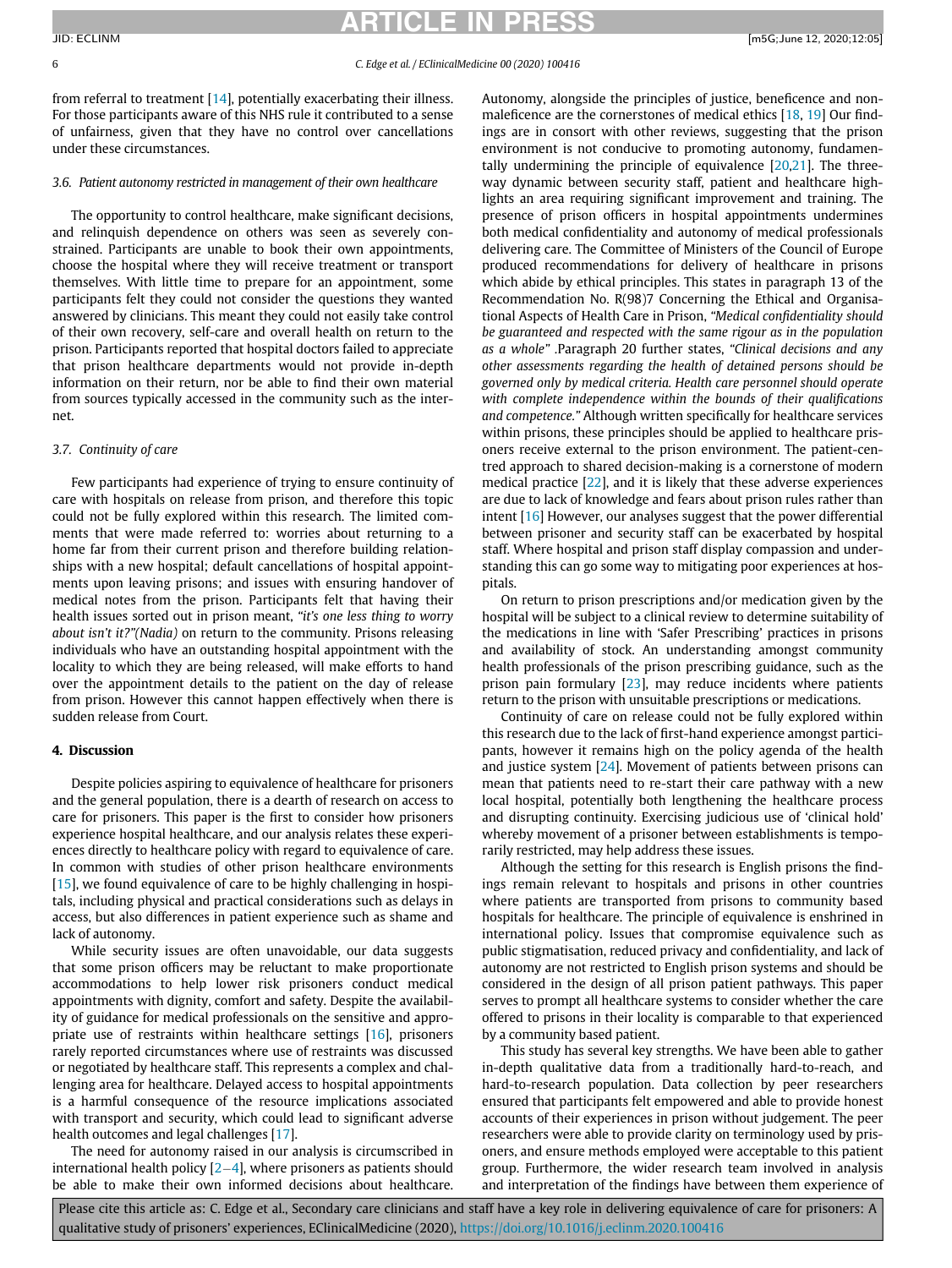### ARTICLE IN PRESS JID: ECLINM [m5G;June 12, 2020;12:05]

### <span id="page-6-0"></span>Table. 3

edvice for professionals.<br>I

| Theme                                                                             | Mitigating actions for hospital<br>staff                                                                                                                                                                                                                                                                                                                                                                                                                                                                                                                                                                                                                                                                                                                                                                                                                                                                                                                | Mitigating actions for prison<br>staff                                                                                                                                                                                                                                                                                                                                                                          | Mitigating actions for health care Mitigating actions for prison<br>policy makers/local senior<br>decision makers                                                                                                                                                                                                                                                                                                                                                                                                                                                                                                                                                                                                                                                                                         | policy makers/local senior<br>decision makers                                                                                                                                                                                                                                                                                                                                                                                                                                                                      |
|-----------------------------------------------------------------------------------|---------------------------------------------------------------------------------------------------------------------------------------------------------------------------------------------------------------------------------------------------------------------------------------------------------------------------------------------------------------------------------------------------------------------------------------------------------------------------------------------------------------------------------------------------------------------------------------------------------------------------------------------------------------------------------------------------------------------------------------------------------------------------------------------------------------------------------------------------------------------------------------------------------------------------------------------------------|-----------------------------------------------------------------------------------------------------------------------------------------------------------------------------------------------------------------------------------------------------------------------------------------------------------------------------------------------------------------------------------------------------------------|-----------------------------------------------------------------------------------------------------------------------------------------------------------------------------------------------------------------------------------------------------------------------------------------------------------------------------------------------------------------------------------------------------------------------------------------------------------------------------------------------------------------------------------------------------------------------------------------------------------------------------------------------------------------------------------------------------------------------------------------------------------------------------------------------------------|--------------------------------------------------------------------------------------------------------------------------------------------------------------------------------------------------------------------------------------------------------------------------------------------------------------------------------------------------------------------------------------------------------------------------------------------------------------------------------------------------------------------|
| Security overriding healthcare<br>need or experience                              | Design services with in-reach/<br>telemedicine components<br>which will allow patients to<br>know their appointment time/<br>date, as there is no risk of<br>escape planning, Understand<br>that patient will not have<br>known they are attending hos-<br>pital and will not have physi-<br>cally/mentally prepared $-$<br>allow additional time for ques-<br>tions and empathise if patient<br>appears unsettled/anxious,<br>Understand patient will not<br>have access to specialist infor-<br>mation at the prison on their<br>condition – provide leaflets/<br>printouts at the hospital and<br>references to key texts for<br>request by prison libraries,<br>Understand that certain medi-<br>cations will be restricted in<br>prisons (e.g. pregablin) and<br>prescribe within these<br>regimes, Understand patients<br>may not be in possession of<br>medication in prison and reas-<br>sure patient around medica-<br>tion interval adherence | Encourage patients to write<br>down key questions for hospi-<br>tal staff on the day they are<br>referred to secondary care by<br>prison healthcare, Consider<br>allowing patients more time<br>on the day to physically pre-<br>pare for their appointment<br>(e.g. bathing), Ensure that the<br>appropriate use of ROTL<br>(Release on Temporary<br>License) and Compassionate<br>Release has been considered | Allow longer appointment slots<br>for patients from prison to<br>ensure all concerns can be<br>addressed within the specified<br>appointment time, Ensure<br>hospitals are aware of and<br>adhere to guidance surround-<br>ing restrictions on prescription<br>of medications for people in<br>prison, and patient possession<br>of medication. Ensure clinical<br>staff communicate healthcare/<br>discharge information (medi-<br>cal in confidence) to the prison<br>healthcare team (preferably<br>via Communication Handover<br>sheet), as opposed to relying<br>on relay of clinical information<br>by prison officers, Engage with<br>senior decision makers from<br>local prisons, to collaborate on<br>risk assessment guidance for<br>reduced use of restraints in<br>secondary care facilities | Consider removing restrictions<br>surrounding knowledge of<br>appointment date in closed<br>prisons, for prisoners classified<br>as low escape risk or for those<br>suffering from conditions<br>likely to produce high levels of<br>anxiety during appointment<br>wait, Consider the role of the<br>prison healthcare team in<br>deciding whether a patient<br>should be placed on clinical<br>hold (restricting movement to<br>other prison establishments) if<br>undergoing a period of hospi-<br>tal treatment |
| Security creating public humilia-<br>tion and fear                                | Offer patient the choice of an<br>appropriate private waiting<br>area or the public waiting area,<br>Educate clinicians that all<br>patients will wear handcuffs<br>based on security protocols<br>surrounding absconding, and<br>handcuff usage is not based on<br>violence/volatility of the<br>patient, Provide some induc-<br>tion training to staff about<br>patients from prisons to<br>reduce judgement/stigmatisa-<br>tion of this population group                                                                                                                                                                                                                                                                                                                                                                                                                                                                                             | Risk assess in advance whether<br>prison officers can use a long<br>chain/remove handcuffs to<br>leave the consultation room if<br>an intimate exam will likely be<br>taking place, Consider actions<br>prison officers can take to<br>minimise social stigma in pub-<br>lic e.g. including patient in<br>conversation, not walking in<br>opposite directions whilst<br>handcuffed to patient                   | Consider use of a non public<br>entrance route into the hospi-<br>tal for prison patients, to avoid<br>stigmatising public reactions<br>to a patient in handcuffs, Des-<br>ignate a private and appropri-<br>ate waiting space for patients<br>from prison, Ensure national<br>curriculum for healthcare staff<br>training includes information<br>around patients from secure<br>environments, Consider tim-<br>ing of appointment to allow<br>patient arrival/wait during less<br>busy periods, for example<br>appointments at the beginning<br>or end of a clinic                                                                                                                                                                                                                                      | Consider policy to allow individ-<br>ual risk assessment of whether<br>patient is an escape risk in<br>advance of appointment, and<br>whether rules surrounding<br>handcuffs can be relaxed for<br>hospital attendance                                                                                                                                                                                                                                                                                             |
| Difficulties relating to the prison<br>officer's role in medical<br>consultations | Request use of the long handcuff Remind/educate prison officers<br>for examination/consultation,<br>Address all questions to the<br>patient and not to the accom-<br>panying prison officers,<br>Within reason, do not rush<br>patients to leave appoint-<br>ments, Ensure handover of<br>medical information to prison<br>healthcare teams is conducted<br>in a confidential and appropri-<br>ate manner (medical in confi-<br>dence), not via prison officers                                                                                                                                                                                                                                                                                                                                                                                                                                                                                         | chain to allow patient privacy on their role within the con-<br>sultation and the importance<br>of avoiding speaking on behalf<br>of the patient/oversharing<br>information, Within reason, do<br>not rush patients to leave<br>appointments                                                                                                                                                                    | Work with prisons to under-<br>stand whether a hospital<br>'secure consultation room'<br>could be established to allow<br>patients to have their appoint-<br>ment without prison officers<br>or handcuffs                                                                                                                                                                                                                                                                                                                                                                                                                                                                                                                                                                                                 | Work with hospitals to under-<br>stand whether a hospital<br>'secure consultation room'<br>could be established to allow<br>patients to have their appoint-<br>ment without prison officers<br>or handcuffs                                                                                                                                                                                                                                                                                                        |
| Delayed access due to prison<br>regime and transport<br>requirements              | Understand that prisons have<br>operational restrictions sur-<br>rounding offsite transfers (e.g.<br>limited escorts) and that can-<br>cellations/delays occur fre-<br>quently and can disrupt care<br>pathways, but that these are<br>not in the patient's control.,<br>Ensure clinicians do not disen-<br>gage with prison care provi-<br>sion based on a perceived<br>unwillingness of prison                                                                                                                                                                                                                                                                                                                                                                                                                                                                                                                                                        | Consider whether additional<br>prison escorts could be pro-<br>vided each day to hospitals                                                                                                                                                                                                                                                                                                                      | Consider whether standard can-<br>cellation policies should apply<br>to the prison system (e.g.<br>starting at bottom of the that<br>waiting list after several can-<br>cellations) as this will have<br>been largely out of the patient<br>and prison's control, Clinics<br>should make allowances for<br>the late arrival of patients<br>from prison, given that late-<br>ness is generally out of the                                                                                                                                                                                                                                                                                                                                                                                                  | Assist individual prison estab-<br>lishments to provide more<br>escorted transfers to hospital<br>each day, Work with the<br>health system to establish pro-<br>tocols for remote digital con-<br>sultations acceptable to prison<br>governance requirements                                                                                                                                                                                                                                                       |

(continued)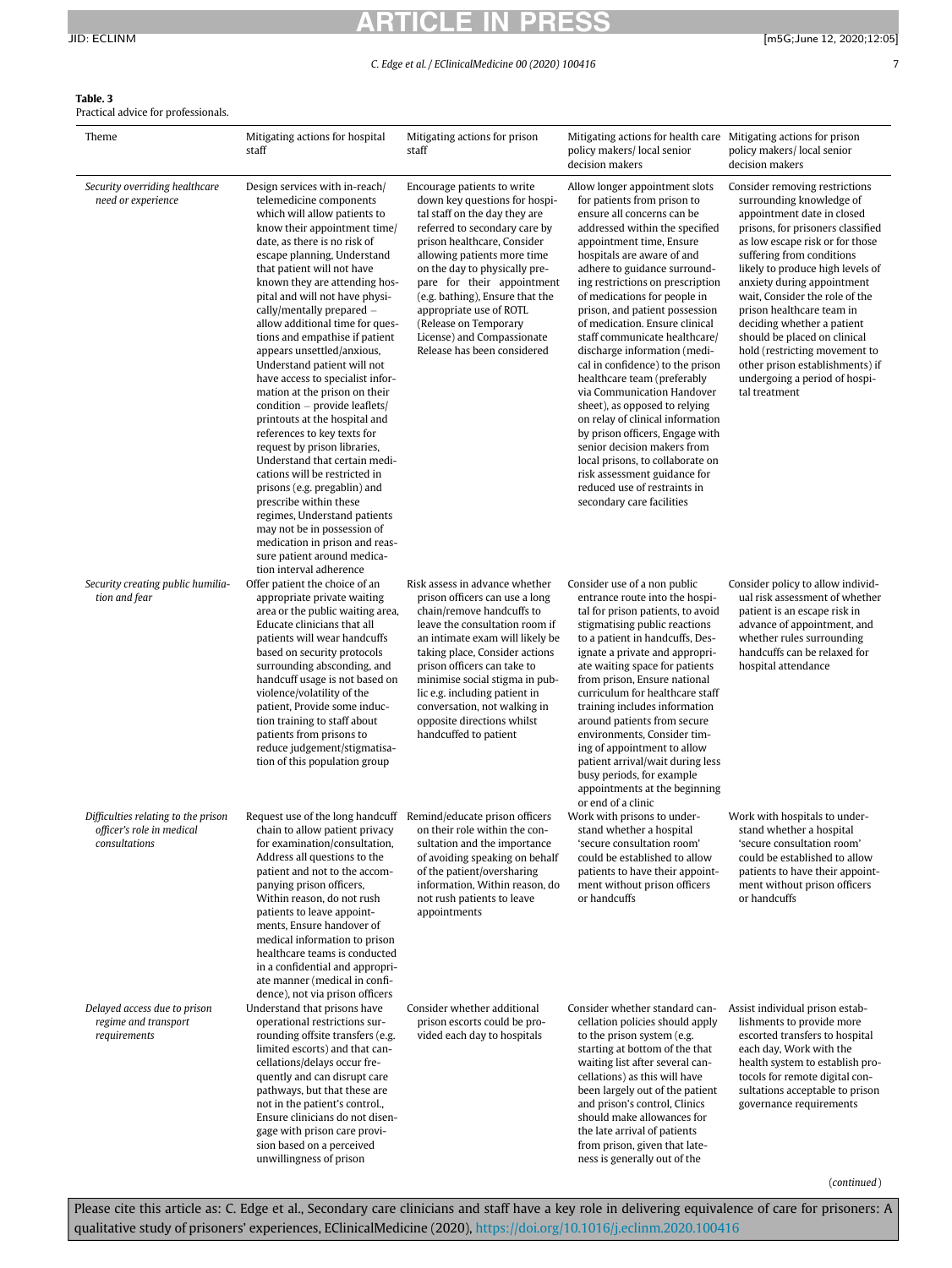#### 8 C. Edge et al. / EClinicalMedicine 00 (2020) 100416

### Table. 3 (Continued)

| Theme                                                    | Mitigating actions for hospital<br>staff                                                                                                                                                                                                                                                                                                                                                                                                           | Mitigating actions for prison<br>staff                                                                                    | Mitigating actions for health care<br>policy makers/local senior<br>decision makers                                                                                                                                                                                                                                                                                                                                                                                                               | Mitigating actions for prison<br>policy makers/local senior<br>decision makers                                                                                                                                                                                                                                                      |
|----------------------------------------------------------|----------------------------------------------------------------------------------------------------------------------------------------------------------------------------------------------------------------------------------------------------------------------------------------------------------------------------------------------------------------------------------------------------------------------------------------------------|---------------------------------------------------------------------------------------------------------------------------|---------------------------------------------------------------------------------------------------------------------------------------------------------------------------------------------------------------------------------------------------------------------------------------------------------------------------------------------------------------------------------------------------------------------------------------------------------------------------------------------------|-------------------------------------------------------------------------------------------------------------------------------------------------------------------------------------------------------------------------------------------------------------------------------------------------------------------------------------|
|                                                          | patients to attend hospital<br>appointments. Improve<br>access/referral to treatment<br>times through use of in-reach<br>or telemedicine services. Pro-<br>vide specific appointment<br>slots at the start of the day/<br>expedite appointments for<br>prisoners on arrival at the hos-<br>pital, which may allow the<br>prison escort to return with<br>another patient for a later<br>appointment the same day                                   |                                                                                                                           | patient's control, Support local<br>initiatives surrounding tele-<br>medicine and in-reach serv-<br>ices to prison, by providing<br>adequate operational and<br>financial resource and support<br>to deliver these changes, Work<br>with the prison system to<br>establish protocols for remote<br>digital consultations accept-<br>able to prison governance<br>requirements                                                                                                                     |                                                                                                                                                                                                                                                                                                                                     |
| Patients lack autonomy to manage<br>their own healthcare | Discuss with patient and prison<br>officer the possibilities/limita-<br>tions of self-management of<br>condition within the prison<br>environment                                                                                                                                                                                                                                                                                                  | Ensure instances of poor patient<br>treatment/experience are<br>reported to appropriate chan-<br>nels within the hospital | Work with local prisons to train<br>peers to deliver peer-led<br>advice on accessing and utilis-<br>ing secondary care services                                                                                                                                                                                                                                                                                                                                                                   | Develop protocols to improve<br>the ability of patients to self-<br>manage their condition within<br>the prison, Work with national<br>partners (for example, in Eng-<br>land the national personalised<br>care team) to understand how<br>gold standards of personalised<br>care can be adjusted and<br>applied to prison settings |
| Continuity of care                                       | Appreciate that ex-prisoners<br>attending the local hospital<br>may have commenced a previ-<br>ous care pathway whilst in a<br>prison establishment, and may<br>be confused as to why they<br>need to start this process<br>afresh. If relevant to current<br>clinical care of the patient,<br>enquire with the prison estab-<br>lishment as to how previous<br>secondary care notes could be<br>shared with the hospital to<br>guide current care |                                                                                                                           | Work with prison healthcare<br>teams to establish a process to<br>ensure hospital appointments<br>are not cancelled, and that<br>details are communicated to<br>patients, if the patient is<br>returning to the same local<br>community upon release.<br>Explore the further use of tele-<br>medicine appointments to<br>patient's personal devices<br>once they have left the prison,<br>allowing them to honour<br>appointments booked prior to<br>leaving prison e.g. surgical fol-<br>low ups | Ensure the establishment has<br>robust processes in place for<br>transfer of medical informa-<br>tion when a patient moves<br>prison/returns to the<br>community                                                                                                                                                                    |

prison healthcare settings, community based hospital settings, and the overarching prison system. This ensured a nuanced view and understanding of practical recommendations that can be made to prisons and hospitals.

Our study also has some limitations. Prison charity peer researchers are not academics and may lack experience gathering qualitative data. They build rapport with participants by acknowledging their own experiences of incarceration, which may lead participants to agree with particular aspects raised in conversation. However, use of peer researchers with lived experience of prison is likely to have gathered a more 'truthful' account from participants than would have been possible if academic researchers alone had attempted data collection.

Participation in research activities is ultimately granted by the prison service, on the basis that the participant must not pose a risk to researchers. This research was not undertaken in any high security (Category A) prisons given the additional security restrictions and permissions that would be required. Therefore, those who may experience the closest scrutiny and highest levels of security at hospitals, were not included in the sample.

Few participants in prisons had experience of leaving a prison and trying to continue with hospital care in the community (continuity of care). To understand further the issues surrounding continuity of care for people leaving prison it may be more appropriate to undertake research with ex-offenders residing in the community who are recruited based on experience of hospital care whilst previously imprisoned.

With an ageing and increasingly vulnerable prison population [[25,](#page-8-25) [26\]](#page-8-26), proportionate security measures for offsite healthcare visits should be established to avoid adverse healthcare experiences and exacerbated stigmatisation of prisoners [[16\]](#page-8-16). As long as appointments take place offsite at local hospitals, these issues are unlikely to change significantly. Alternative models such as prison in-reach from hospitals, telemedicine [\[27](#page-8-27)] and integrated prison hospitals systems [[28\]](#page-8-28) must be vigorously explored to overcome the long waits and cancellations that result in breaches of health system waiting time standards.

Policy makers and senior managers across prison and healthcare jurisdictions should use their power and influence to challenge standards and embedded practices that contribute to this injustice and subsequent health inequalities. Practical actions that can be taken by prison and healthcare staff and policy makers are given in [Table 3.](#page-6-0)

In complement to the research findings presented in this article the authors have developed a five-minute animation narrated by current prisoners to be used as engagement tool for discussions as to how services can be made more inclusive for prisoners, freely available from the UCL Institute of Epidemiology and Health Care website.

Our study has underlined that access to hospital healthcare is not enough to ensure that policy standards are upheld, and this is dependant on both prison and healthcare organisations adapting to the inequalities imposed by necessary security conditions. This is an example of the Inverse Care Law, whereby those most in need of healthcare are least able to access it [[29\]](#page-8-29). People in prison often come